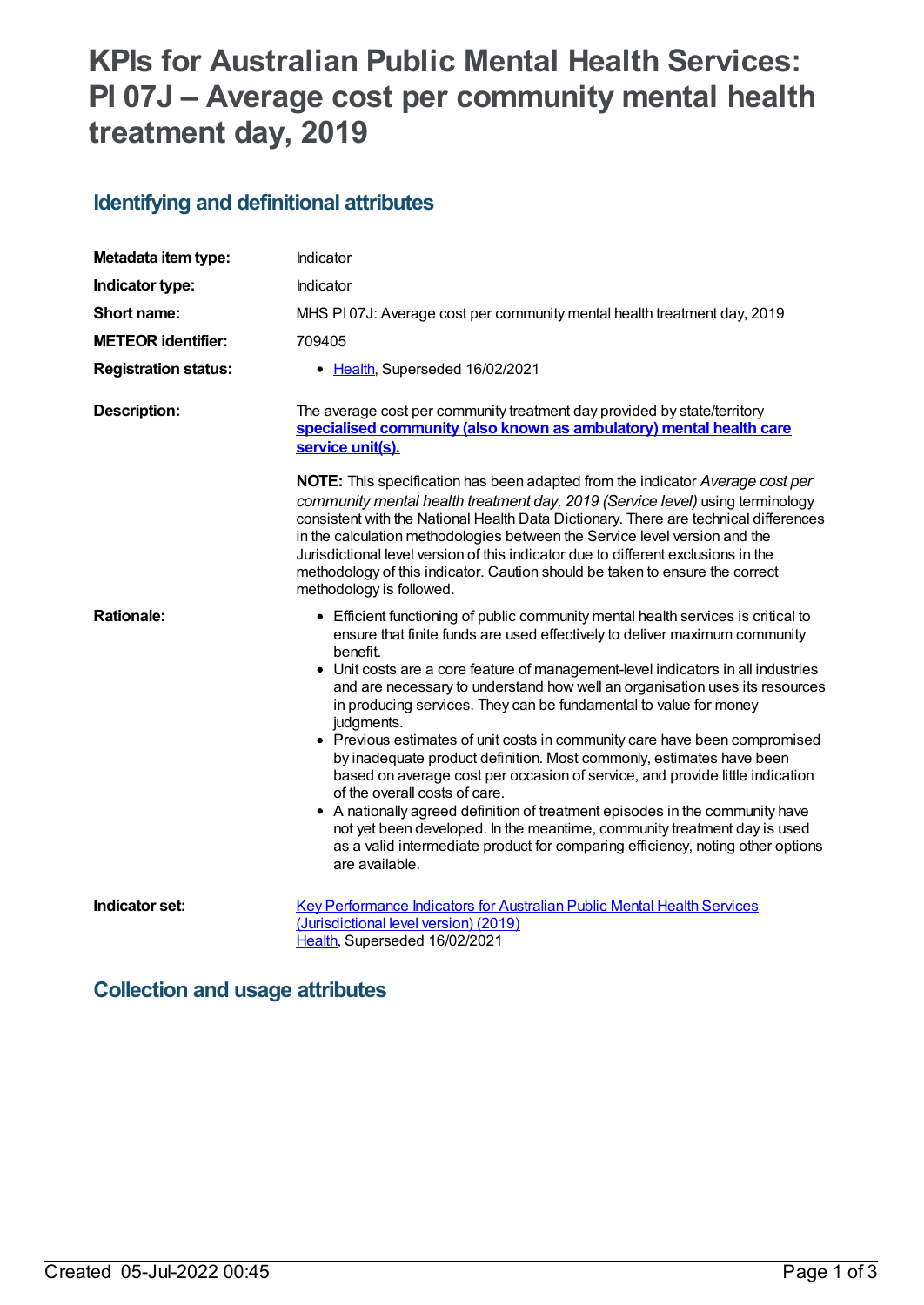| <b>Computation description:</b>    | Coverage/Scope:                                                                                                                                                                                                                                                                                                                                                                                                                                                                                                                                                                                                          |
|------------------------------------|--------------------------------------------------------------------------------------------------------------------------------------------------------------------------------------------------------------------------------------------------------------------------------------------------------------------------------------------------------------------------------------------------------------------------------------------------------------------------------------------------------------------------------------------------------------------------------------------------------------------------|
|                                    | State/territory specialised community mental health care service unit(s) in-scope for<br>reporting as defined by the Mental Health Establishments National Minimum Data<br>Set (NMDS) (numerator).                                                                                                                                                                                                                                                                                                                                                                                                                       |
|                                    | State/territory specialised community mental health care service unit(s) in-scope for<br>reporting as defined by the Community Mental Health Care NMDS (denominator).                                                                                                                                                                                                                                                                                                                                                                                                                                                    |
|                                    | A share of expenditure associated with delivery of care to non-uniquely identified<br>consumers is excluded.                                                                                                                                                                                                                                                                                                                                                                                                                                                                                                             |
|                                    | All activity associated with non-uniquely identified consumers is excluded.                                                                                                                                                                                                                                                                                                                                                                                                                                                                                                                                              |
|                                    | Methodology:                                                                                                                                                                                                                                                                                                                                                                                                                                                                                                                                                                                                             |
|                                    | • Reference period for 2019 performance reporting: 2017-18.<br>• Recurrent costs include costs directly attributable to the community mental<br>health care treatment day plus a proportional share of overhead costs. Cost<br>data for this indicator is based on gross recurrent expenditure as compiled by<br>state/territory data providers according to the specifications of the Mental<br>Health Establishments NMDS. As such, it is subject to the concepts,<br>definitions and costing methodology developed for the NMDS.<br>• Expenditure is adjusted for the proportion of non-uniquely identifiable people. |
| <b>Computation:</b>                | Numerator + Denominator                                                                                                                                                                                                                                                                                                                                                                                                                                                                                                                                                                                                  |
| Numerator:                         | Total state/territory recurrent expenditure on ambulatory mental health care services<br>within the reference period.                                                                                                                                                                                                                                                                                                                                                                                                                                                                                                    |
| <b>Numerator data elements:</b>    | Data Element / Data Set-                                                                                                                                                                                                                                                                                                                                                                                                                                                                                                                                                                                                 |
|                                    | Data Element                                                                                                                                                                                                                                                                                                                                                                                                                                                                                                                                                                                                             |
|                                    | Total apportioned expenditure at Ambulatory service unit level (adjusted)                                                                                                                                                                                                                                                                                                                                                                                                                                                                                                                                                |
|                                    | <b>NMDS/DSS</b>                                                                                                                                                                                                                                                                                                                                                                                                                                                                                                                                                                                                          |
|                                    | (derived from) Mental Health Establishments NMDS 2017-18                                                                                                                                                                                                                                                                                                                                                                                                                                                                                                                                                                 |
| Denominator:                       | Total number of community mental health care treatment days provided by<br>state/territory ambulatory mental health care services within the reference period.                                                                                                                                                                                                                                                                                                                                                                                                                                                           |
| Denominator data                   | Data Element / Data Set-                                                                                                                                                                                                                                                                                                                                                                                                                                                                                                                                                                                                 |
| elements:                          | <b>Data Element</b>                                                                                                                                                                                                                                                                                                                                                                                                                                                                                                                                                                                                      |
|                                    | Specialised mental health service—number of community mental health<br>care treatment days                                                                                                                                                                                                                                                                                                                                                                                                                                                                                                                               |
|                                    | <b>NMDS/DSS</b>                                                                                                                                                                                                                                                                                                                                                                                                                                                                                                                                                                                                          |
|                                    | (derived from) Community Mental Health Care NMDS 2017-18                                                                                                                                                                                                                                                                                                                                                                                                                                                                                                                                                                 |
|                                    | Data Element / Data Set-                                                                                                                                                                                                                                                                                                                                                                                                                                                                                                                                                                                                 |
|                                    | Person-unique identifier used indicator, yes/no code N                                                                                                                                                                                                                                                                                                                                                                                                                                                                                                                                                                   |
|                                    | NMDS / DSS                                                                                                                                                                                                                                                                                                                                                                                                                                                                                                                                                                                                               |
|                                    | Community mental health care NMDS 2017-18                                                                                                                                                                                                                                                                                                                                                                                                                                                                                                                                                                                |
| Disaggregation:                    | Service variables: nil                                                                                                                                                                                                                                                                                                                                                                                                                                                                                                                                                                                                   |
|                                    | Consumer attributes: nil                                                                                                                                                                                                                                                                                                                                                                                                                                                                                                                                                                                                 |
| <b>Representational attributes</b> |                                                                                                                                                                                                                                                                                                                                                                                                                                                                                                                                                                                                                          |

**Representation class:** Mean (average)